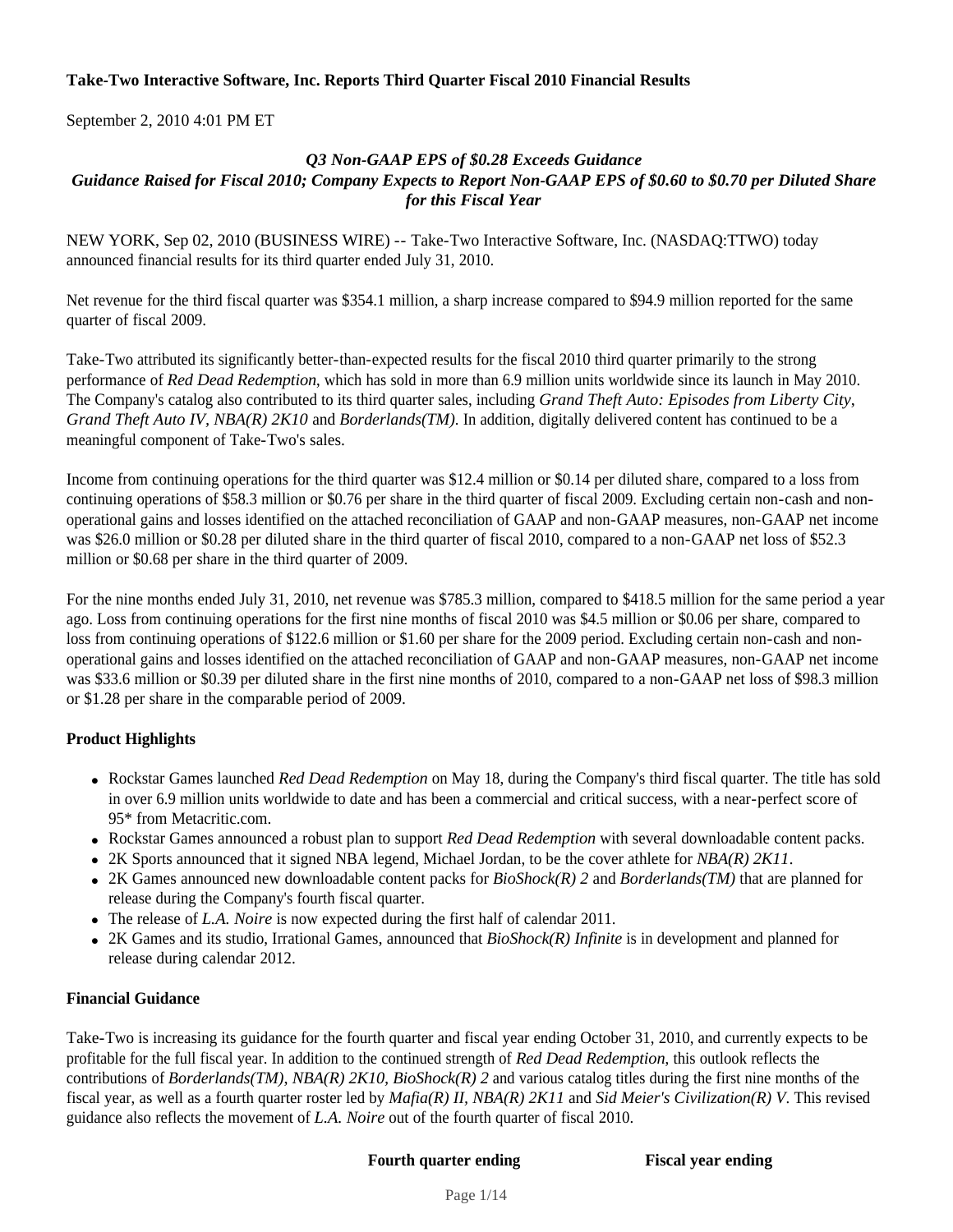|                               | 10/31/2010             | 10/31/2010                |
|-------------------------------|------------------------|---------------------------|
| <b>Revenue</b>                | \$270 to \$320 million | $$1.05$ to $$1.1$ billion |
| <b>Non-GAAP EPS</b>           | \$0.20 to \$0.30       | \$0.60 to \$0.70          |
| <b>Stock-based</b>            |                        |                           |
| compensation                  | \$0.06                 | \$0.30                    |
| expense per share (a)         |                        |                           |
| <b>Non-cash interest</b>      |                        |                           |
| expense related to            | \$0.02                 | \$0.07                    |
| convertible debt (b)          |                        |                           |
| <b>Business restructuring</b> |                        |                           |
| costs, loss on                |                        |                           |
| sale of subsidiary, and       | \$0.00                 | \$0.06                    |
| expenses related to           |                        |                           |
| unusual legal matters         |                        |                           |
| Non-cash tax expense          | \$0.00                 | \$0.05                    |

(a) The Company's stock-based compensation expense for the fourth quarter and fiscal year 2010 includes the cost of approximately 2 million stock options and 1.5 million shares previously issued to ZelnickMedia that are subject to variable accounting. Actual expense to be recorded in connection with these options and shares is dependent upon several factors, including future changes in Take-Two's stock price.

(b) The Company adopted a new accounting standard in the first quarter of fiscal 2010 that requires convertible debt to be bifurcated into debt and equity components. As a result of the new standard, the Company has begun to record non-cash interest expense on its convertible notes, in addition to the interest expense already recorded for coupon payments.

Key assumptions and dependencies underlying the Company's guidance include continued consumer acceptance of the Xbox 360, PlayStation 3 and Wii; the ability to develop and publish products that capture market share for these current generation systems while continuing to leverage opportunities on certain prior generation platforms; the timely delivery of the titles detailed in this release; as well as no significant changes in foreign exchange rates.

#### **Management Comment**

Strauss Zelnick, Chairman of Take-Two, said, "Our strategic focus on producing a select number of high quality titles, diversifying our product portfolio, and capitalizing on new revenue opportunities has enabled Take-Two to deliver significant growth and profitability in the third quarter and positioned the Company for a strong finish to the fiscal year. At a time when the interactive entertainment industry has continued to feel the impact of an uncertain economy, the exceptional response to *Red Dead Redemption* shows the value of compelling content and its power to capture consumer interest. These results clearly demonstrate the Company's capacity to translate its world-class creative resources into meaningful financial performance and a solid competitive position in our industry."

Ben Feder, Chief Executive Officer of Take-Two, noted, "Our results for the third quarter and our expectations for the remainder of fiscal 2010 reflect significant progress toward achieving our goals. First, we expect to be profitable in a fiscal year without a major multi-platform *Grand Theft Auto* release. Second, Take-Two's broad array of hit franchises highlights our ability to deliver a diverse product line. Third, *Red Dead Redemption* has shown that our creative teams can produce multiple mega-hit franchises. Our fourth quarter roster, including *Mafia II, Sid Meier's Civilization V* and *NBA 2K11*, demonstrates our continued ability to create a well-balanced lineup across all of our labels and build upon Take-Two's industry-leading franchises. Finally, we are making strides in extending the value of our intellectual property into two key areas, Asia and online distribution."

#### **Product Releases**

The following titles released in the third quarter of fiscal 2010:

| <b>Title</b>                                                                   | <b>Platform</b> |
|--------------------------------------------------------------------------------|-----------------|
| Red Dead Redemption                                                            | Xbox 360, PS3   |
| Red Dead Redemption: Outlaws To The End Co-Op Mission Pack (DLC) Xbox 360, PS3 |                 |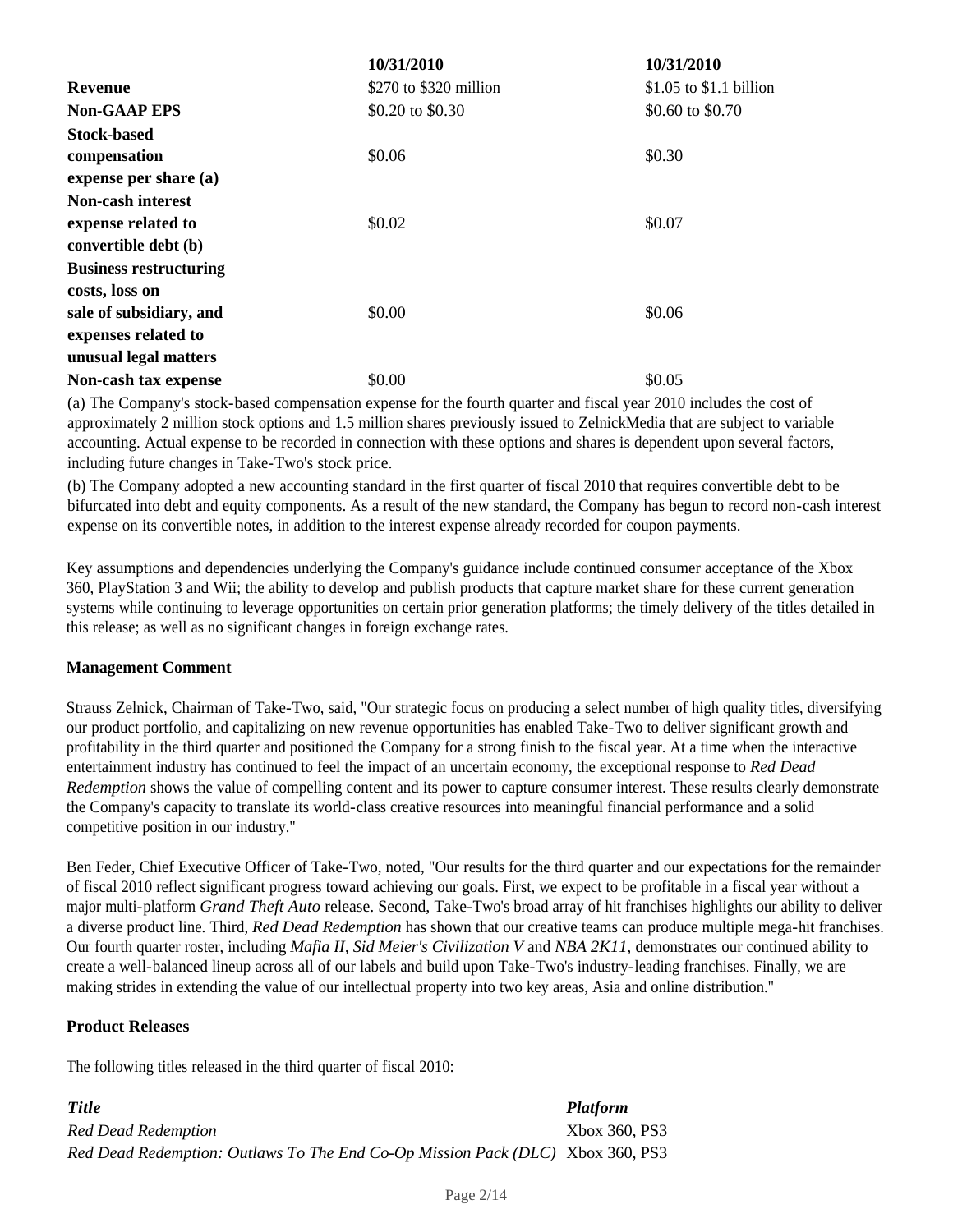The following titles released to date in the fourth quarter of fiscal 2010:

| <b>Title</b>                                                      | <b>Platform</b>         |
|-------------------------------------------------------------------|-------------------------|
| BioShock(R) 2: Minerva's Den (DLC)                                | Xbox 360, PS3           |
| $BioShock(R)$ 2: Protector Trials (DLC)                           | Xbox 360, PS3           |
| Carnival Games $(R)$                                              | iPhone, iPod touch      |
| $Mafia(R)$ II                                                     | Xbox 360, PS3, PC       |
| $Mafia(R)$ II: The Betrayal of Jimmy (DLC)                        | PS3                     |
| $NHL(R)$ $2K11$                                                   | iPhone, iPod touch, Wii |
| Red Dead Redemption: Legends and Killers Pack (DLC) Xbox 360, PS3 |                         |

Take-Two's lineup of titles announced to date for the remainder of fiscal 2010 includes:

| <b>Title</b>                                                             | <b>Platform</b>                  |
|--------------------------------------------------------------------------|----------------------------------|
| Borderlands(TM): Claptrap's New Robot Revolution (DLC) Xbox 360, PS3, PC |                                  |
| Borderlands(TM) Game of the Year                                         | Xbox 360, PS3, PC                |
| Grand Theft Auto: Chinatown Wars HD                                      | iPad                             |
| $Mafia(R)$ II: Jimmy's Vendetta (DLC)                                    | Xbox 360, PS3, PC                |
| $NBA(R)$ 2K11                                                            | Xbox 360, PS3, PS2, PSP, Wii, PC |
| New Carnival Games $(R)$                                                 | Wii, DS                          |
| Nickelodeon(R) Fit                                                       | Wii                              |
| Red Dead Redemption: Liars and Cheats Pack (DLC)                         | Xbox 360, PS3                    |
| Red Dead Redemption: Undead Nightmare Pack (DLC)                         | Xbox 360, PS3                    |
| Sid Meier's Civilization( $R$ ) V                                        | PC.                              |
| Sid Meier's Pirates(TM)                                                  | Wii                              |

## **Conference Call**

Take-Two will host a conference call today at 4:30 p.m. Eastern Time to review these results and discuss other topics. The call can be accessed by dialing (877) 407-0984 or (201) 689-8577. A live listen-only webcast of the call will be available by visiting http://ir.take2games.com and a replay will be available following the call at the same location.

#### **Non-GAAP Financial Measures**

In addition to reporting financial results in accordance with U.S. generally accepted accounting principles (GAAP), the Company uses non-GAAP measures of financial performance that exclude certain non-recurring or non-cash items. Non-GAAP gross profit, income (loss) and earnings (loss) per share are measures that exclude certain non-recurring or non-cash items and should be considered in addition to results prepared in accordance with GAAP. They are not intended to be considered in isolation from, as a substitute for, or superior to, GAAP results. These non-GAAP financial measures may be different from similarly titled measures used by other companies.

The non-GAAP measures exclude the following items from the Company's statements of operations:

- Stock-based compensation;
- Business reorganization, restructuring and related expenses;
- Gain (loss) on sale of subsidiaries and income (loss) from discontinued operations;
- Professional fees and expenses associated with unusual legal and other matters;
- Non-cash interest expense related to convertible debt; and
- Non-cash tax expense for the impact of deferred tax liabilities associated with tax deductible amortization of goodwill and the impact of the cancellation of stock options.

In addition, the Company may consider whether other significant non-recurring items that arise in the future should also be excluded from the non-GAAP financial measures it uses.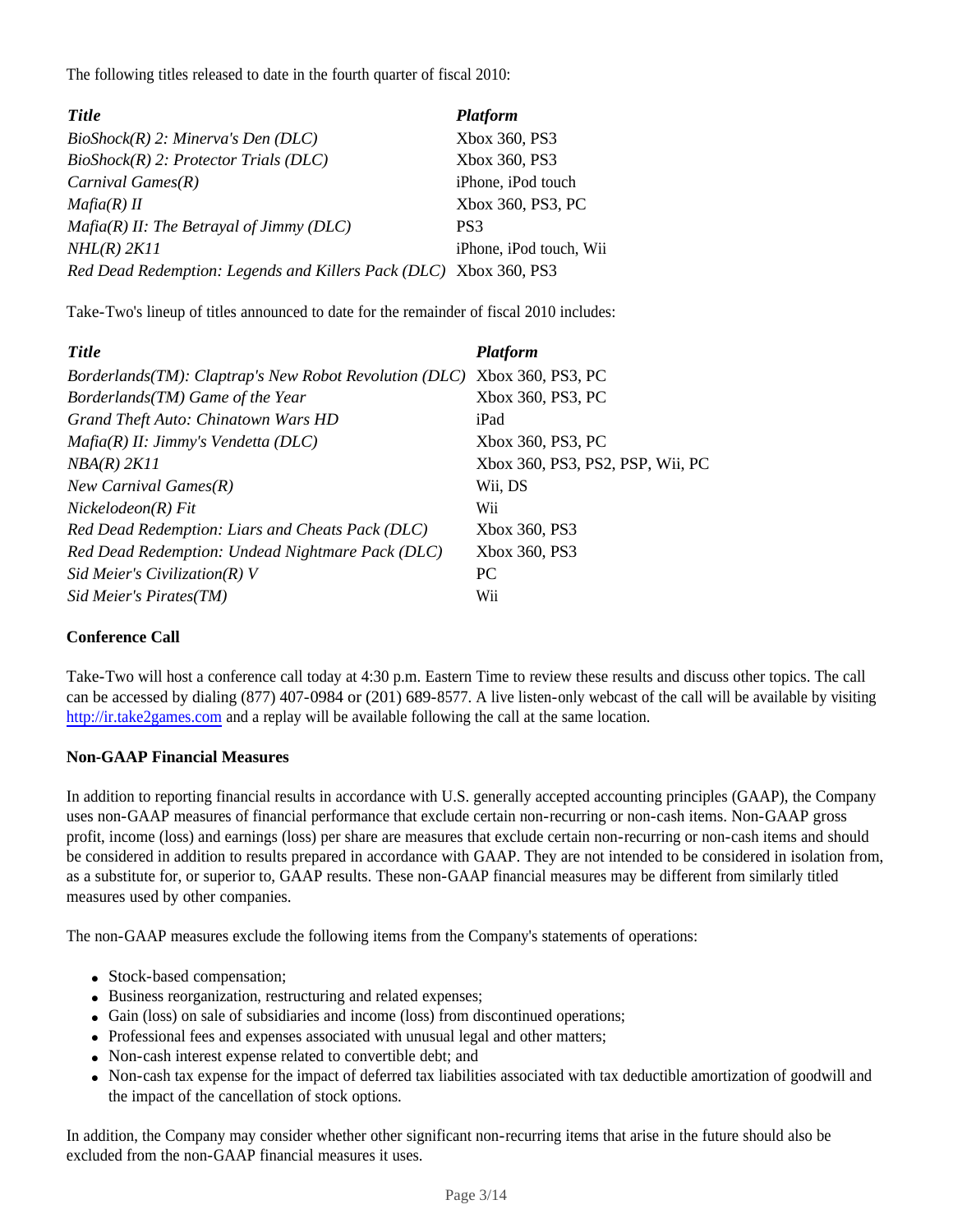The Company believes that these non-GAAP financial measures, when taken into consideration with the corresponding GAAP financial measures, are important in gaining an understanding of the Company's ongoing business. These non-GAAP financial measures also provide for comparative results from period to period. Therefore, the Company believes it is appropriate to exclude certain items as follows:

### *Stock-based compensation*

The Company does not consider stock-based compensation charges when evaluating business performance and management does not contemplate stock-based compensation expense in its short and long-term operating plans. The Company places greater emphasis on stockholder dilution than accounting charges when assessing the impact of stock-based equity awards.

#### *Business reorganization, restructuring and related expenses*

From time to time, the Company may engage in business reorganization and restructuring activities, which may result in costs related to severance, asset write-offs and associated professional fees. The Company does not engage in reorganization activities on a regular basis and therefore believes it is appropriate to exclude business reorganization, restructuring and related expenses from its non-GAAP financial measures.

### *Gain (loss) on sale of subsidiaries and income (loss) from discontinued operations*

The Company recognized a loss in the third quarter for a post-closing adjustment related to the sale of a subsidiary in the second quarter of fiscal 2010. The Company does not engage in sales of subsidiaries on a regular basis and therefore believes it is appropriate to exclude such gains (losses) from its non-GAAP financial measures. As the company is no longer active in its discontinued operations, it believes it is appropriate to exclude income (losses) thereon from its non-GAAP financial measures.

### *Professional fees and expenses associated with unusual legal and other matters*

The Company has incurred significant legal and other professional fees associated with both the investigation of its historical stock option granting practices and the Company's responses to related governmental inquiries and civil lawsuits. One of management's primary objectives is to bring conclusion to its outstanding legal matters. The Company has incurred expenses for professional fees and has accrued for legal settlements that are outside its ordinary course of business. As a result, the Company has excluded such expenses from its non-GAAP financial measures.

#### *Non-cash interest expense related to convertible debt*

The Company adopted a new accounting standard in the first quarter of fiscal 2010 that requires convertible debt to be bifurcated into debt and equity components. As a result of the new standard, the Company has begun to record non-cash interest expense on its convertible notes, in addition to the interest expense already recorded for coupon payments. The Company excludes the non-cash portion of the interest expense from its non-GAAP financial measures because these amounts are unrelated to its ongoing business operations.

## *Non-cash tax expense for the impact of deferred tax liabilities associated with tax deductible amortization of goodwill and the impact of the cancellation of stock options*

The Company recorded non-cash tax expense for the impact of deferred tax liabilities associated with tax deductible amortization of goodwill and the impact of the cancellation of stock options. Due to the nature of the adjustment as well as the expectation that it will not have any cash impact in the foreseeable future, the Company believes it is appropriate to exclude this expense from its non-GAAP financial measures*.*

## *EBITDA and Adjusted EBITDA*

Earnings (loss) before interest, taxes, depreciation and amortization ("EBITDA") is a financial measure not calculated and presented in accordance with U.S. GAAP. Management uses EBITDA adjusted for business reorganization and related expenses ("Adjusted EBITDA"), among other measures, in evaluating the performance of the Company's business units. Adjusted EBITDA is also a significant component of the Company's incentive compensation plans. Adjusted EBITDA should not be considered in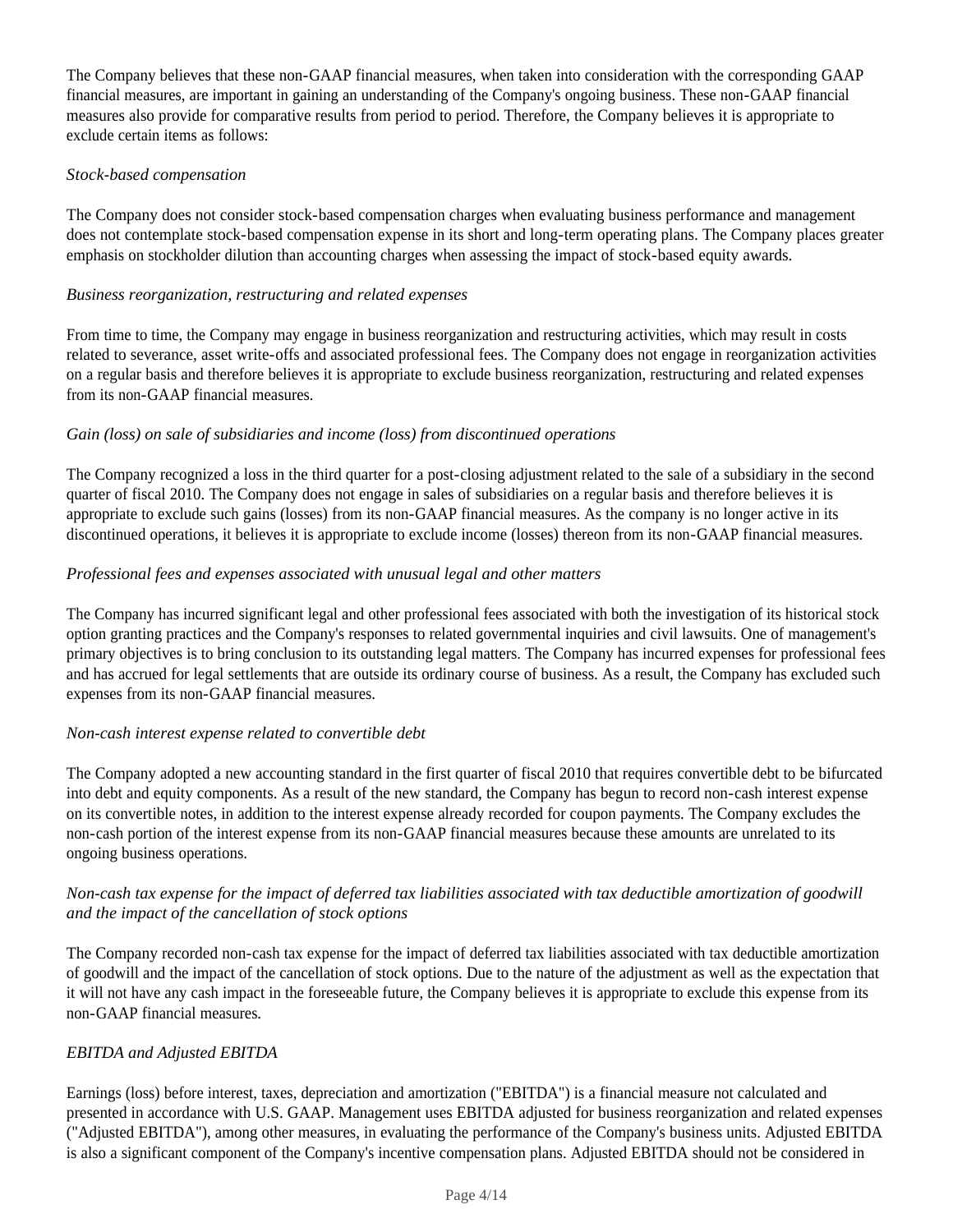isolation from, or as a substitute for, net income/(loss) prepared in accordance with GAAP.

#### *Reclassifications*

Certain prior year amounts have been reclassified to conform to current year presentation.

*\*According to Metacritic.com as of 9/1/10.*

#### **About Take-Two Interactive Software**

Headquartered in New York City, Take-Two Interactive Software, Inc. is a global developer, marketer and publisher of interactive entertainment software games for the PC, PlayStation(R)3 and PlayStation(R)2 computer entertainment systems, PSP (R) (PlayStation(R)Portable) system, Xbox 360(R) video game and entertainment system from Microsoft, Wii(TM), Nintendo DS(TM), iPhone(R), iPod(R) touch and iPad(TM). The Company publishes and develops products through its wholly owned labels Rockstar Games and 2K, which publishes its titles under 2K Games, 2K Sports and 2K Play. The Company's common stock is publicly traded on NASDAQ under the symbol TTWO. For more corporate and product information please visit our website at http://www.take2games.com.

All trademarks and copyrights contained herein are the property of their respective holders.

#### **Cautionary Note Regarding Forward-Looking Statements**

The statements contained herein which are not historical facts are considered forward-looking statements under federal securities laws and may be identified by words such as "anticipates," "believes," "estimates," "expects," "intends," "plans," "potential," "predicts," "projects," "seeks," "will," or words of similar meaning and include, but are not limited to, statements regarding the outlook for the Company's future business and financial performance. Such forward-looking statements are based on the current beliefs of our management as well as assumptions made by and information currently available to them, which are subject to inherent uncertainties, risks and changes in circumstances that are difficult to predict. Actual outcomes and results may vary materially from these forward-looking statements based on a variety of risks and uncertainties including: our dependence on key management and product development personnel, our dependence on our Grand Theft Auto products and our ability to develop other hit titles for current generation platforms, the timely release and significant market acceptance of our games, the ability to maintain acceptable pricing levels on our games, our ability to raise capital if needed and risks associated with international operations. Other important factors and information are contained in the Company's Annual Report on Form 10-K for the fiscal year ended October 31, 2009, in the section entitled "Risk Factors," as updated in the Company's Quarterly Report on Form 10- Q for the fiscal quarter ended April 30, 2010, and the Company's other periodic filings with the SEC, which can be accessed at http://www.take2games.com. All forward-looking statements are qualified by these cautionary statements and apply only as of the date they are made. The Company undertakes no obligation to update any forward-looking statement, whether as a result of new information, future events or otherwise.

# **TAKE-TWO INTERACTIVE SOFTWARE, INC. and SUBSIDIARIES CONDENSED CONSOLIDATED STATEMENTS OF OPERATIONS (Unaudited)**

### **(in thousands, except per share amounts)**

|                                          |           | Three months ended July 31, |           | Nine months ended July 31, |
|------------------------------------------|-----------|-----------------------------|-----------|----------------------------|
|                                          | 2010      | 2009                        | 2010      | 2009                       |
|                                          |           | $(As adjusted)^{(1)}$       |           | $(As adjusted)^{(1)}$      |
| Net revenue                              | \$354,076 | \$94,929                    | \$785,316 | \$418,530                  |
| Cost of goods sold:                      |           |                             |           |                            |
| Product costs                            | 96,986    | 42,580                      | 227,290   | 151,614                    |
| Software development costs and royalties | 61,396    | 17,156                      | 139,235   | 68,470                     |
| Internal royalties                       | 70,904    | 368                         | 86,262    | 30,498                     |
| Licenses                                 | 10,973    | 16,835                      | 44,609    | 38,951                     |
| Total cost of goods sold                 | 240,259   | 76,939                      | 497,396   | 289,533                    |
| Gross profit                             | 113,817   | 17,990                      | 287,920   | 128,997                    |
| Selling and marketing                    | 46,706    | 23,686                      | 131,276   | 91,929                     |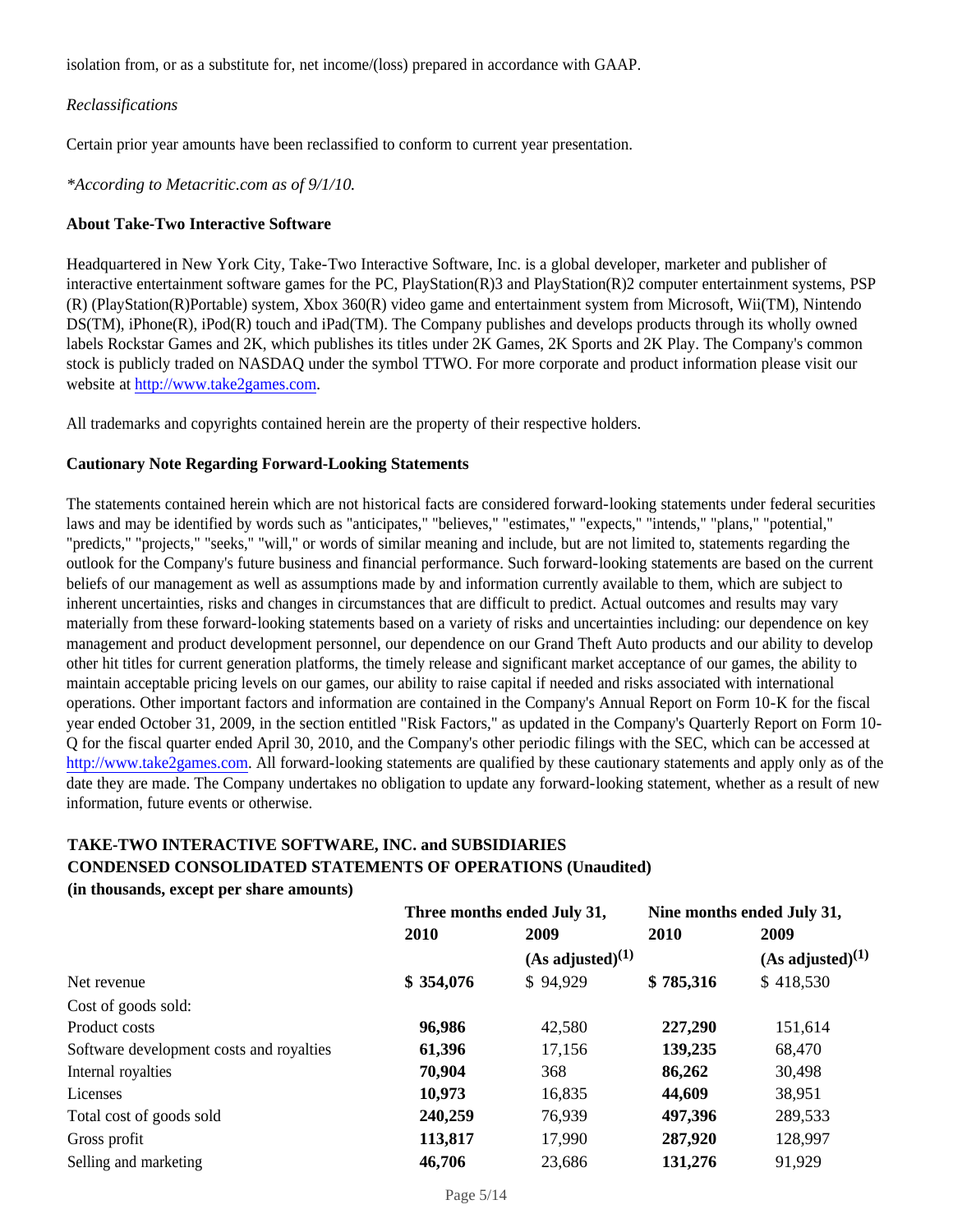| General and administrative                                      | 24,786   |               | 28,794      | 78,050     | 97,146      |           |
|-----------------------------------------------------------------|----------|---------------|-------------|------------|-------------|-----------|
| Research and development                                        | 17,582   |               | 13,886      | 45,945     | 49,589      |           |
|                                                                 |          |               |             |            |             |           |
| Depreciation and amortization                                   | 4,058    |               | 4,218       | 11,849     | 13,497      |           |
| Total operating expenses                                        | 93,132   |               | 70,584      | 267,120    | 252,161     |           |
| Income (loss) from operations                                   | 20,685   |               | (52, 594)   | 20,800     | (123, 164)  |           |
| Interest and other, net                                         | (4, 458) | $\lambda$     | (4,160)     | (17, 035)  | (3,285)     |           |
| Income (loss) from continuing operations before<br>income taxes | 16,227   |               | (56, 754)   | 3,765      | (126, 449)  | $\lambda$ |
| Provision (benefit) for income taxes                            | 3,848    |               | 1,563       | 8,292      | (3,874)     |           |
| Income (loss) from continuing operations                        | 12,379   |               | (58, 317)   | (4, 527)   | (122, 575)  |           |
| Income (loss) from discontinued operations, net of              | (6, 459) | $\mathcal{E}$ | 1,852       | (6,669)    | 5,643       |           |
| taxes                                                           |          |               |             |            |             |           |
| Net income (loss)                                               | \$5,920  |               | \$ (56,465) | \$(11,196) | \$(116,932) | $\lambda$ |
| Earnings (loss) per share:                                      |          |               |             |            |             |           |
| Continuing operations                                           | \$0.14   |               | \$ (0.76)   | \$ (0.06)  | \$(1.60)    |           |
| Discontinued operations                                         | (0.07)   | $\lambda$     | 0.03        | (0.08)     | 0.07        |           |
| Basic earnings (loss) per share                                 | \$0.07   |               | \$ (0.73)   | \$ (0.14)  | \$(1.53)    |           |
| Continuing operations                                           | \$0.14   |               | \$ (0.76)   | \$ (0.06)  | \$(1.60)    |           |
| Discontinued operations                                         | (0.07)   | $\lambda$     | 0.03        | (0.08)     | 0.07        |           |
| Diluted earnings (loss) per share                               | \$0.07   |               | \$ (0.73)   | \$ (0.14)  | \$(1.53)    |           |
| Weighted average shares outstanding: $(2)$                      |          |               |             |            |             |           |
| Basic                                                           | 85,373   |               | 76,994      | 78,798     | 76,561      |           |
| Diluted                                                         | 85,373   |               | 76,994      | 78,798     | 76,561      |           |

(1) As adjusted to reflect the retroactive adoption of new convertible debt accounting guidance and discontinued operations accounting for the sale of Jack of All Games which was completed in February 2010.

(2) Basic and diluted include participating shares of 6,013 for the three months ended July 31, 2010.

|                          | Three months ended July 31, |               | Nine months ended July 31, |      |      |      |    |               |
|--------------------------|-----------------------------|---------------|----------------------------|------|------|------|----|---------------|
| <b>OTHER INFORMATION</b> | 2010                        | 2009          |                            |      | 2010 | 2009 |    |               |
| Geographic revenue mix   |                             |               |                            |      |      |      |    |               |
| North America            | 59                          | $\%$          | 62                         | %    | 64   | $\%$ | 63 | %             |
| International            | 41                          | %             | 38                         | $\%$ | 36   | %    | 37 | $\%$          |
| Platform revenue mix     |                             |               |                            |      |      |      |    |               |
| Microsoft Xbox 360       | 49                          | $\%$          | 32                         | $\%$ | 45   | %    | 33 | %             |
| Sony PlayStation 3       | 44                          | %             | 12                         | $\%$ | 35   | %    | 13 | $\%$          |
| PC.                      | 3                           | $\%$          | 14                         | $\%$ | 7    | %    | 14 | $\%$          |
| Nintendo Wii             |                             | %             | 16                         | $\%$ | 5    | %    | 15 | $\%$          |
| Sony PSP                 |                             | $\frac{0}{0}$ | 10                         | $\%$ | 3    | %    | 8  | %             |
| Sony PlayStation 2       |                             | $\frac{0}{0}$ | 12                         | %    | 3    | %    | 9  | $\frac{0}{0}$ |
| Nintendo DS              |                             | %             | 4                          | $\%$ |      | %    | 8  | $\frac{0}{0}$ |

**TAKE-TWO INTERACTIVE SOFTWARE, INC. and SUBSIDIARIES**

# **CONDENSED CONSOLIDATED BALANCE SHEETS**

## **(in thousands, except per share amounts)**

|                                                                                  | <b>July 31,</b><br>2010 | October 31,<br>2009               |
|----------------------------------------------------------------------------------|-------------------------|-----------------------------------|
| <b>ASSETS</b>                                                                    |                         | (Unaudited) $(As adjusted)^{(1)}$ |
| Current assets:                                                                  |                         |                                   |
| Cash and cash equivalents                                                        | \$232,127               | \$102,083                         |
| Accounts receivable, net of allowances of \$49,113 and \$37,191 at July 31, 2010 |                         |                                   |
| and October 31, 2009, respectively                                               | 96,226                  | 181,065                           |
| Inventory                                                                        | 21,267                  | 26,687                            |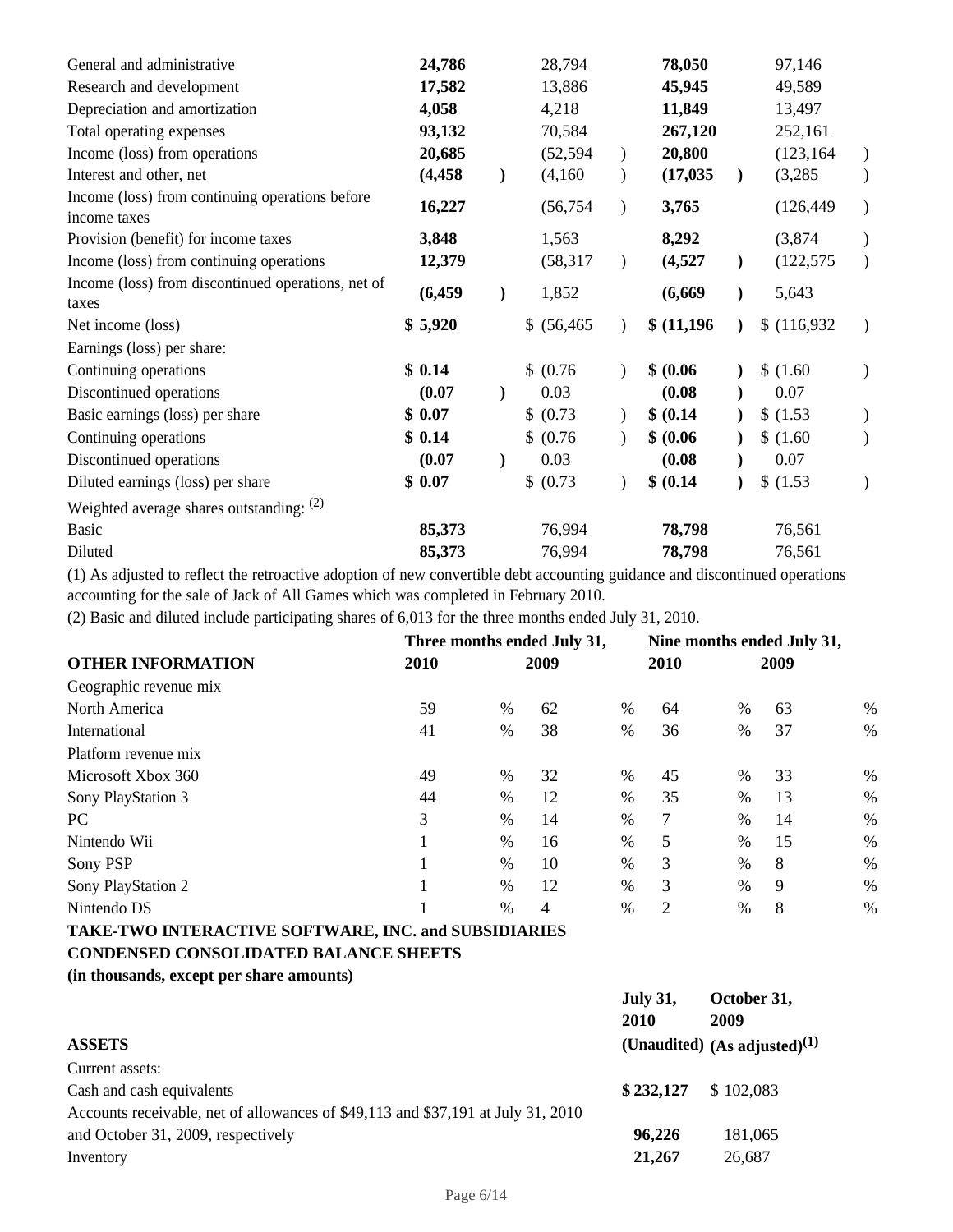| Software development costs and licenses                                                                                |                            | 154,674               | 167,341                     |
|------------------------------------------------------------------------------------------------------------------------|----------------------------|-----------------------|-----------------------------|
| Prepaid taxes and taxes receivable                                                                                     |                            | 8,468                 | 8,814                       |
| Prepaid expenses and other                                                                                             |                            | 43,472                | 47,473                      |
| Assets of discontinued operations                                                                                      |                            | 2,040                 | 95,104                      |
| Total current assets                                                                                                   |                            | 558,274               | 628,567                     |
| Fixed assets, net                                                                                                      |                            | 22,122                | 27,049                      |
| Software development costs and licenses, net of current portion                                                        |                            | 98,006                | 75,521                      |
| Goodwill                                                                                                               |                            | 216,147               | 220,881                     |
| Other intangibles, net                                                                                                 |                            | 22,270                | 23,224                      |
| Other assets                                                                                                           |                            | 27,340                | 31,886                      |
| Total assets                                                                                                           |                            | \$944,159             | \$1,007,128                 |
| <b>LIABILITIES AND STOCKHOLDERS' EQUITY</b>                                                                            |                            |                       |                             |
| Current liabilities:                                                                                                   |                            |                       |                             |
| Accounts payable                                                                                                       |                            | \$33,013              | \$114,379                   |
| Accrued expenses and other current liabilities                                                                         |                            | 231,110               | 172,784                     |
| Deferred revenue                                                                                                       |                            | 12,096                | 6,334                       |
| Liabilities of discontinued operations                                                                                 |                            | 5,541                 | 60,796                      |
| Total current liabilities                                                                                              |                            | 281,760               | 354,293                     |
| Long-term debt                                                                                                         |                            | 102,217               | 97,063                      |
| Income taxes payable                                                                                                   |                            | 8,615                 | 10,146                      |
| Liabilities of discontinued operations, net of current portion                                                         |                            | 3,369                 |                             |
| <b>Total liabilities</b>                                                                                               |                            | 395,961               | 461,502                     |
| Commitments and contingencies                                                                                          |                            |                       |                             |
| Stockholders' equity:                                                                                                  |                            |                       |                             |
| Preferred stock, \$.01 par value, 5,000 shares authorized                                                              |                            |                       |                             |
| Common stock, \$.01 par value, 150,000 shares authorized; 84,152 and 81,925 shares                                     |                            |                       |                             |
| issued and outstanding at July 31, 2010 and October 31, 2009, respectively                                             |                            | 842                   | 819                         |
| Additional paid-in capital                                                                                             |                            | 685,017               | 658,794                     |
| Accumulated deficit                                                                                                    |                            | (133,375)             | (122, 179)<br>$\mathcal{L}$ |
| Accumulated other comprehensive income (loss)                                                                          |                            | (4,286)               | 8,192                       |
| Total stockholders' equity                                                                                             |                            | 548,198               | 545,626                     |
| Total liabilities and stockholders' equity                                                                             |                            | \$944,159 \$1,007,128 |                             |
| (1) As adjusted to reflect the following items:                                                                        |                            |                       |                             |
| - discontinued operations accounting for the sale of Jack of All Games which was completed in February 2010;           |                            |                       |                             |
| - the retroactive adoption of new convertible debt accounting guidance; and                                            |                            |                       |                             |
| - the reclassification of certain prior year amounts to conform to current year presentation for comparative purposes. |                            |                       |                             |
| TAKE-TWO INTERACTIVE SOFTWARE, INC. and SUBSIDIARIES                                                                   |                            |                       |                             |
| <b>CONDENSED CONSOLIDATED STATEMENTS OF CASH FLOWS (Unaudited)</b>                                                     |                            |                       |                             |
| (in thousands)                                                                                                         |                            |                       |                             |
|                                                                                                                        | Nine months ended July 31, |                       |                             |
|                                                                                                                        | 2010                       | 2009                  |                             |

|                                                                                              | 2010 |          |   | 2009<br>$(As adjusted)^{(1)}$ |  |
|----------------------------------------------------------------------------------------------|------|----------|---|-------------------------------|--|
| <b>Operating activities:</b>                                                                 |      |          |   |                               |  |
| Net loss                                                                                     | S    | (11,196) | S | (116.932)                     |  |
| Adjustments to reconcile net loss to net cash provided by<br>(used in) operating activities: |      |          |   |                               |  |
| Amortization and impairment of software development costs<br>and licenses                    |      | 106,568  |   | 61,163                        |  |
| Depreciation and amortization                                                                |      | 11,849   |   | 13,497                        |  |
| Loss (income) from discontinued operations                                                   |      | 6,669    |   | (5,643)                       |  |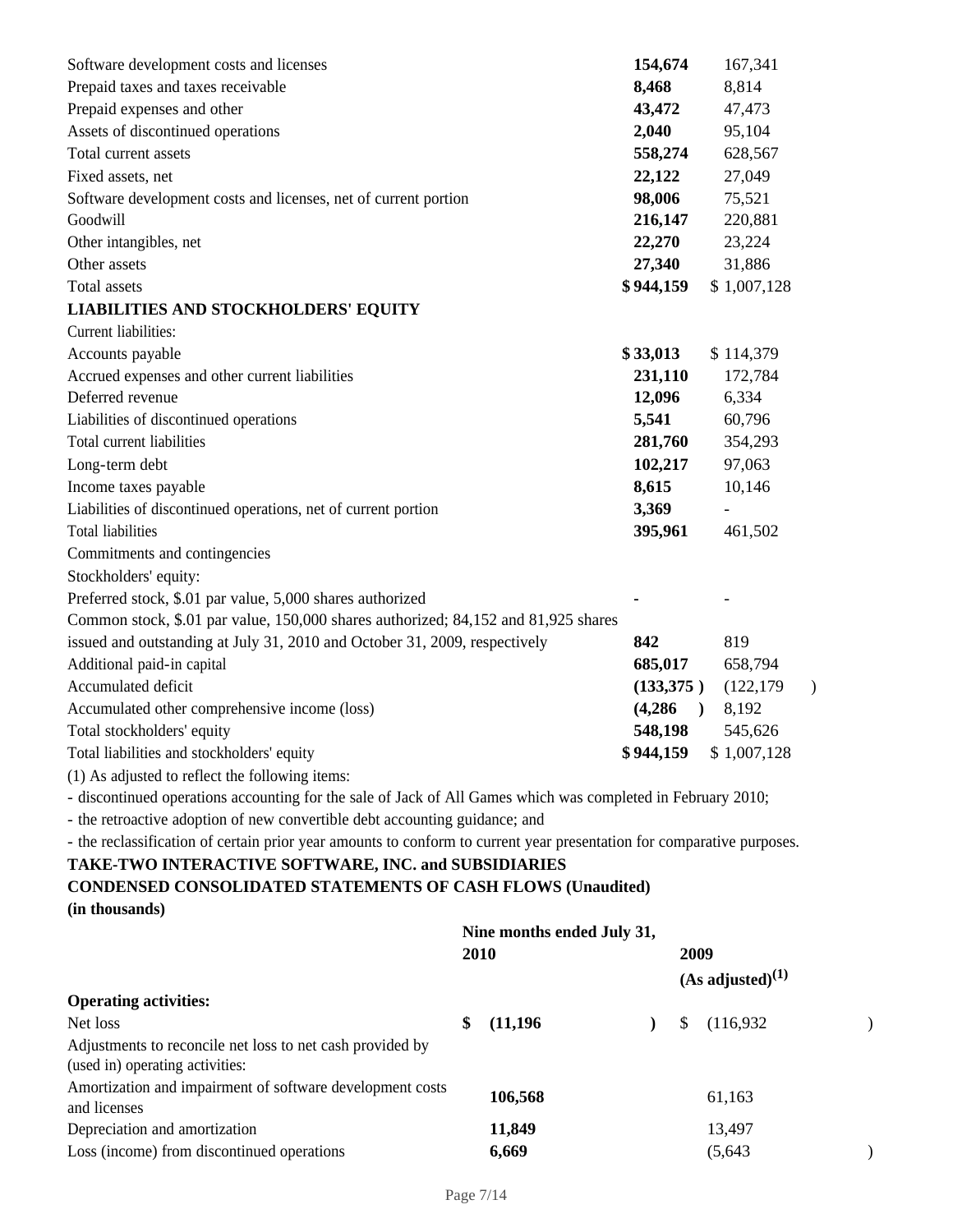| Amortization and impairment of intellectual property                              | 88            |               | 448            |                             |
|-----------------------------------------------------------------------------------|---------------|---------------|----------------|-----------------------------|
| Stock-based compensation                                                          | 23,617        |               | 16,114         |                             |
| Loss on sale of subsidiary                                                        | 3,831         |               |                |                             |
| Deferred income taxes                                                             | 5             |               | (488)          | $\mathcal{E}$               |
| Amortization of discount on Convertible Notes                                     | 5,154         |               | 1,045          |                             |
| Amortization of debt issuance costs                                               | 939           |               | 539            |                             |
| Other, net                                                                        | 1,950         |               | (3,106)        | $\mathcal{C}^{\mathcal{C}}$ |
| Changes in assets and liabilities, net of effect from purchases<br>of businesses: |               |               |                |                             |
| Accounts receivable                                                               | 84,839        |               | 55,167         |                             |
| Inventory                                                                         | 5,105         |               | 22,984         |                             |
| Software development costs and licenses                                           | (119, 614)    | $\mathcal{E}$ | (111,602)      | $\mathcal{E}$               |
| Prepaid expenses, other current and other non-current assets                      | 952           |               | 21,934         |                             |
| Deferred revenue                                                                  | 5,762         |               | (30, 458)      | $\mathcal{E}$               |
| Accounts payable, accrued expenses, income taxes payable<br>and other liabilities | (27, 943)     | $\mathcal{E}$ | (99, 536)      | )                           |
| Net cash (used in) provided by discontinued operations                            | (2,741)       | $\mathcal{)}$ | 28,114         |                             |
| Net cash provided by (used in) operating activities                               | 95,834        |               | (146,760)      | $\mathcal{E}$               |
| <b>Investing activities:</b>                                                      |               |               |                |                             |
| Purchase of fixed assets                                                          | (6, 551)      | $\mathcal{E}$ | (7,788)        | $\mathcal{E}$               |
| Cash received from sale of subsidiary                                             | 5,587         |               |                |                             |
| Net cash provided by sale of discontinued operations                              | 37,250        |               |                |                             |
| Payments in connection with business combinations                                 | (500)         | $\mathcal{E}$ | (500)          |                             |
| Net cash provided by (used in) investing activities                               | 35,786        |               | (8, 288)       | $\mathcal{E}$               |
| <b>Financing activities:</b>                                                      |               |               |                |                             |
| Proceeds from exercise of employee stock options                                  | 53            |               | $\overline{4}$ |                             |
| Net payments on line of credit                                                    |               |               | (70,000)       | $\mathcal{C}^{\prime}$      |
| Proceeds from issuance of Convertible Notes                                       |               |               | 138,000        |                             |
| Purchase of convertible note hedges                                               |               |               | (43,592)       | $\mathcal{C}^{\mathcal{C}}$ |
| Issuance of warrants to purchase common stock                                     |               |               | 26,342         |                             |
| Payment of debt issuance costs                                                    |               |               | (4,833)        | $\mathcal{E}$               |
| Net cash provided by financing activities                                         | 53            |               | 45,921         |                             |
| Effects of exchange rates on cash and cash equivalents                            | (1,629)       | $\mathcal{E}$ | 3,639          |                             |
| Net increase (decrease) in cash and cash equivalents                              | 130,044       |               | (105, 488)     | $\mathcal{)}$               |
| Cash and cash equivalents, beginning of year                                      | 102,083       |               | 280,277        |                             |
| Cash and cash equivalents, end of period                                          | \$<br>232,127 |               | \$<br>174,789  |                             |
|                                                                                   |               |               |                |                             |

(1) As adjusted to reflect the following items:

- the sale of Jack of All Games which was completed in February 2010;

- the retroactive adoption of new convertible debt accounting guidance; and

- the reclassification of certain prior year amounts to conform to current year presentation for comparative purposes.

## **TAKE-TWO INTERACTIVE SOFTWARE, INC. and SUBSIDIARIES**

**Non-GAAP CONDENSED CONSOLIDATED STATEMENT OF OPERATIONS (Unaudited)**

**(in thousands, except per share amounts)**

| <b>Non-GAAP Reconciling Items</b> |                       |                     |                    |                     |                |                           |                          |  |
|-----------------------------------|-----------------------|---------------------|--------------------|---------------------|----------------|---------------------------|--------------------------|--|
| <b>Three</b><br>months            | Sale of<br>subsidiary | <b>Professional</b> |                    |                     |                | <b>Business</b>           | <b>Non-GAAP</b><br>three |  |
| ended<br><b>July 31,</b>          | and<br>discontinued   | fees and            | <b>Stock-based</b> | Non-<br>cash        | Non-<br>cash   | reorganization ended July | months<br>31,            |  |
| 2010                              | operations            | legal<br>matters    | compensation       | interest<br>expense | tax<br>expense | and related               | 2010                     |  |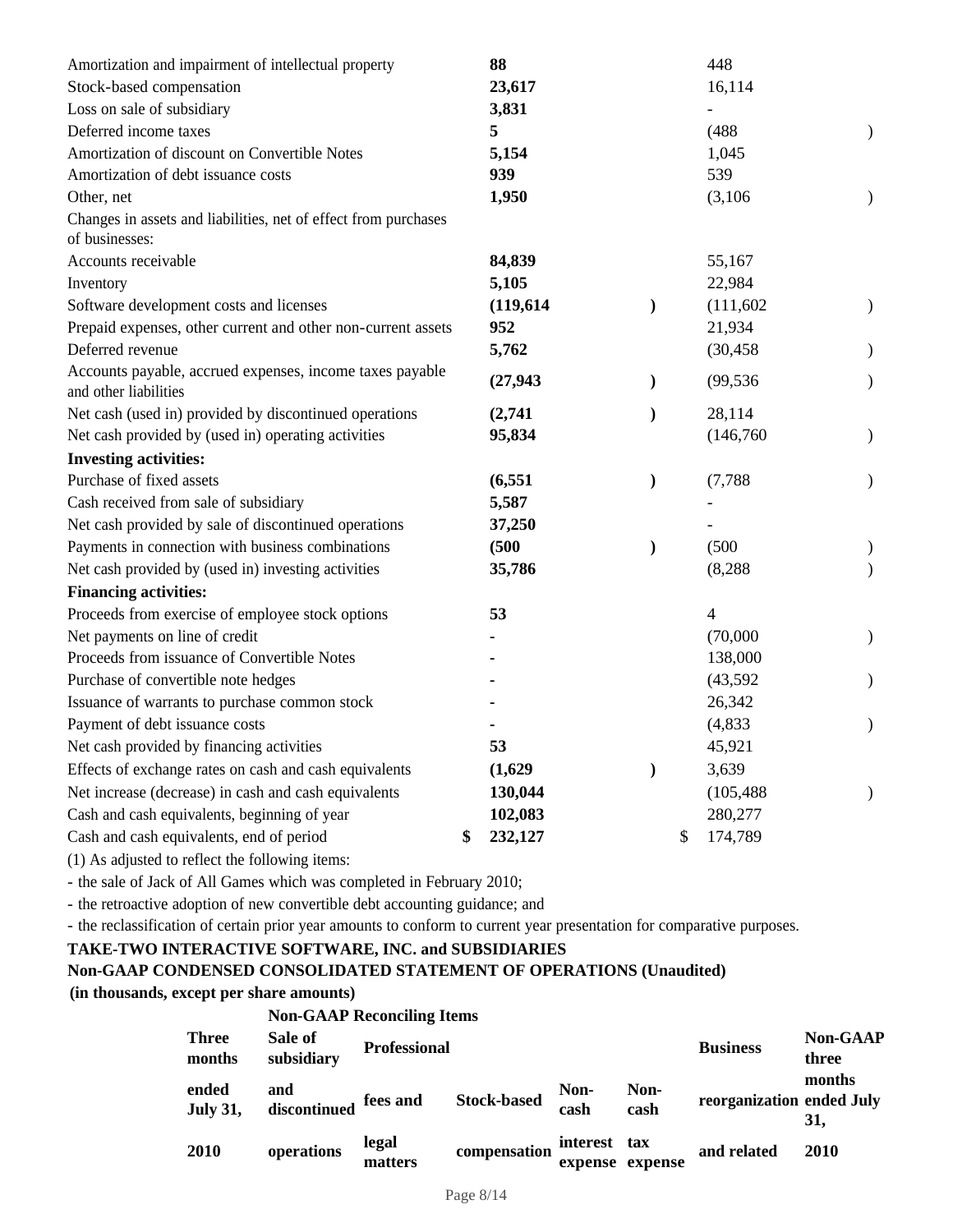| Net revenue                                                           | \$354,076        | $\mathsf{\$}$ - |                   | $\hat{\mathcal{S}}$ - |               | $\mathsf S$ - |               | $\mathsf{\$}$ -              | $\$ -  |               | $\mathsf{\$}$ - |           | \$354,076           |
|-----------------------------------------------------------------------|------------------|-----------------|-------------------|-----------------------|---------------|---------------|---------------|------------------------------|--------|---------------|-----------------|-----------|---------------------|
| Cost of goods<br>sold:                                                |                  |                 |                   |                       |               |               |               |                              |        |               |                 |           |                     |
| Product costs<br>Software                                             | 96,986           |                 |                   |                       |               |               |               |                              |        |               |                 |           | 96,986              |
| development<br>costs and<br>royalties                                 | 61,396           |                 |                   |                       |               | (5, 554)      |               | $\qquad \qquad \blacksquare$ |        |               |                 |           | 55,842              |
| Internal royalties<br>Licenses                                        | 70,904<br>10,973 |                 |                   |                       |               |               |               |                              |        |               |                 |           | 70,904<br>10,973    |
| Total cost of<br>goods sold                                           | 240,259          |                 |                   |                       |               | (5, 554)      | $\lambda$     |                              |        |               |                 |           | 234,705             |
| Gross profit                                                          | 113,817          |                 | $\qquad \qquad -$ |                       |               | 5,554         |               |                              |        |               |                 |           | 119,371             |
| Selling and<br>marketing                                              | 46,706           |                 |                   |                       |               | (1, 115)      | $\mathcal{E}$ |                              |        |               |                 |           | 45,591              |
| General and<br>administrative                                         | 24,786           |                 |                   | (81)                  | $\mathcal{E}$ | (2, 336)      | $\mathcal{E}$ | $\overline{\phantom{a}}$     |        |               |                 |           | 22,369              |
| Research and<br>development                                           | 17,582           |                 |                   | $\overline{a}$        |               | (1,052)       | $\mathcal{E}$ | $\qquad \qquad \blacksquare$ |        |               | (1, 106)        |           | 15,424              |
| Depreciation and<br>amortization                                      | 4,058            |                 |                   |                       |               |               |               |                              |        |               |                 |           | 4,058               |
| Total operating<br>expenses                                           | 93,132           |                 |                   | (81)                  | $\mathcal{E}$ | (4,503)       | $\lambda$     |                              |        |               | (1, 106)        | $\lambda$ | 87,442              |
| Income (loss)<br>from operations                                      | 20,685           |                 |                   | 81                    |               | 10,057        |               |                              |        |               | 1,106           |           | 31,929              |
| Interest and<br>other, net                                            | (4, 458)         | $\mathcal{E}$   | 185               |                       |               |               |               | 1,774                        |        |               |                 |           | (2, 499)<br>$\big)$ |
| Income (loss)<br>from continuing<br>operations before<br>income taxes | 16,227           |                 | 185               | 81                    |               | 10,057        |               | 1,774                        |        |               | 1,106           |           | 29,430              |
| Provision<br>(benefit) for<br>income taxes                            | 3,848            |                 |                   |                       |               |               |               |                              | (436)  | $\mathcal{E}$ |                 |           | 3,412               |
| Income (loss)<br>from continuing<br>operations                        | 12,379           |                 | 185               | 81                    |               | 10,057        |               | 1,774                        | 436    |               | 1,106           |           | 26,018              |
| Income (loss)<br>from discontinued<br>operations, net of<br>taxes     | (6, 459)         | $\lambda$       | 6,459             |                       |               |               |               |                              |        |               |                 |           |                     |
| Net income (loss) \$5,920<br>Earnings (loss)<br>per share:*           |                  |                 | \$6,644           | \$81                  |               | \$10,057      |               | \$1,774                      | \$436  |               | \$1,106         |           | \$26,018            |
| Basic earnings<br>(loss) per share                                    | \$0.07           |                 | \$0.08            | \$0.00                |               | \$0.12        |               | \$0.02                       | \$0.01 |               | \$ 0.01         |           | \$0.30              |
| Diluted earnings<br>(loss) per share<br>(1)                           | \$0.07           |                 | \$0.07            | \$0.00                |               | \$0.10        |               | \$0.02                       | \$0.00 |               | \$0.01          |           | \$0.28              |
| Weighted<br>average shares<br>outstanding <sup>(2)</sup>              |                  |                 |                   |                       |               |               |               |                              |        |               |                 |           |                     |
| <b>Basic</b>                                                          | 85,373           |                 | 85,373            | 85,373                |               | 85,373        |               | 85,373                       | 85,373 |               | 85,373          |           | 85,373              |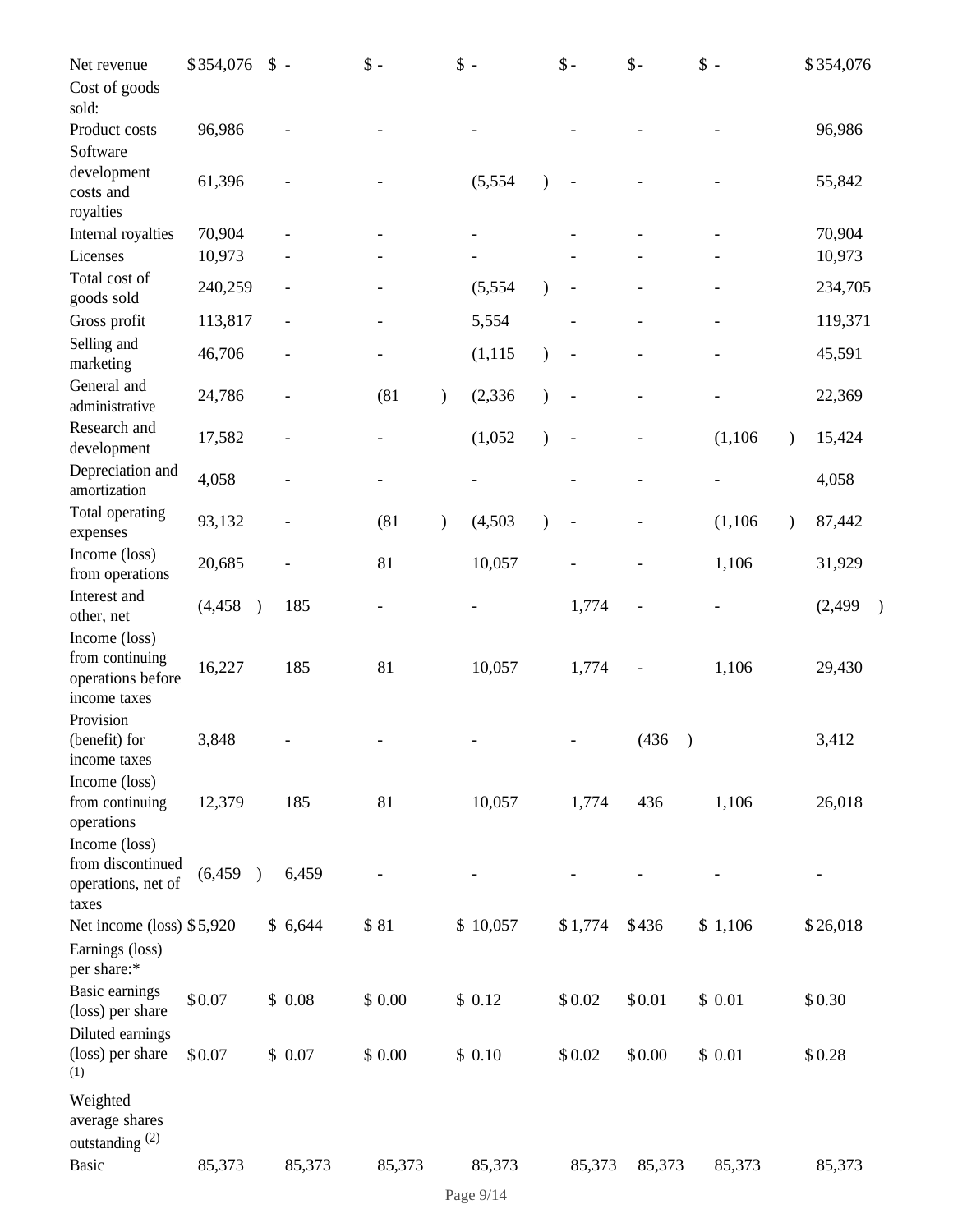| Diluted                                                               | 85,373   | 98,300 | 98,300 | 98,300 | 98,300 | 98,300 | 98,300 | 98,300                   |
|-----------------------------------------------------------------------|----------|--------|--------|--------|--------|--------|--------|--------------------------|
| <b>EBITDA:</b>                                                        |          |        |        |        |        |        |        |                          |
| Income (loss)<br>from continuing<br>operations before<br>income taxes | \$16,227 |        |        |        |        |        |        | \$29,430                 |
| Interest                                                              | 3,595    |        |        |        |        |        |        | 1,821                    |
| Depreciation and<br>amortization                                      | 4,058    |        |        |        |        |        |        | 4,058                    |
| <b>EBITDA</b>                                                         | \$23,880 |        |        |        |        |        |        | \$35,309                 |
| Add: Business<br>reorganization<br>and related                        | 1,106    |        |        |        |        |        |        | $\overline{\phantom{a}}$ |
| <b>Adjusted</b><br><b>EBITDA</b>                                      | \$24,986 |        |        |        |        |        |        | \$35,309                 |

**\*Earnings (loss) per share ("EPS") may not add due to rounding**

**(1) For the three months ended July 31, 2010, non-GAAP EPS -- diluted EPS has been calculated using the "ifconverted" method as a result of the Convertible Senior Notes ("Convertible Notes")issued in June 2009. Non-GAAP net income used for computing non-GAAP EPS has been adjusted by \$1,647 related to interest and debt issuance costs, net of tax. The shares used for computing includes 12,927 shares related to the potential dilution from the Convertible Notes. The "if-converted" method was not used for GAAP EPS presented as the assumed conversion would have been anti-dilutive.**

**(2) Basic and diluted include participating shares of 6,013.**

# **TAKE-TWO INTERACTIVE SOFTWARE, INC. and SUBSIDIARIES Non-GAAP CONDENSED CONSOLIDATED STATEMENT OF OPERATIONS (Unaudited)**

|  | (in thousands, except per share amounts) |  |  |  |  |  |
|--|------------------------------------------|--|--|--|--|--|
|--|------------------------------------------|--|--|--|--|--|

|                                             |                        | <b>Non-GAAP Reconciling Items</b> |                  |                          |                    |  |                          |                                 |  |
|---------------------------------------------|------------------------|-----------------------------------|------------------|--------------------------|--------------------|--|--------------------------|---------------------------------|--|
|                                             | <b>Three</b><br>months |                                   |                  | <b>Non-GAAP</b><br>three |                    |  |                          |                                 |  |
|                                             | ended July<br>31,      | <b>Discontinued fees and</b>      |                  |                          | <b>Stock-based</b> |  | Non-cash                 | months ended<br><b>July 31,</b> |  |
|                                             | 2009                   | operations                        | legal<br>matters |                          | compensation       |  | interest<br>expense      | 2009                            |  |
| Net revenue                                 | \$94,929               | $\mathsf{\$}$ -                   | $\mathsf{\$}$ -  |                          | $\uparrow$ -       |  | $\mathsf{\$}$ -          | \$94,929                        |  |
| Cost of goods sold:                         |                        |                                   |                  |                          |                    |  |                          |                                 |  |
| Product costs                               | 42,580                 |                                   |                  |                          |                    |  |                          | 42,580                          |  |
| Software development costs and<br>royalties | 17,156                 |                                   |                  |                          | (631)              |  |                          | 16,525                          |  |
| Internal royalties                          | 368                    |                                   |                  |                          |                    |  |                          | 368                             |  |
| Licenses                                    | 16,835                 |                                   |                  |                          |                    |  |                          | 16,835                          |  |
| Total cost of goods sold                    | 76,939                 | $\overline{\phantom{a}}$          |                  |                          | (631)              |  | $\overline{\phantom{a}}$ | 76,308                          |  |
| Gross profit                                | 17,990                 | $\overline{\phantom{0}}$          |                  |                          | 631                |  |                          | 18,621                          |  |
| Selling and marketing                       | 23,686                 | $\overline{\phantom{a}}$          |                  |                          | (501)              |  | $\overline{\phantom{0}}$ | 23,185                          |  |
| General and administrative                  | 28,794                 |                                   | (421)            |                          | (3,054)            |  |                          | 25,319                          |  |
| Research and development                    | 13,886                 |                                   |                  |                          | (430)              |  |                          | 13,456                          |  |
| Depreciation and amortization               | 4,218                  |                                   |                  |                          |                    |  |                          | 4,218                           |  |
| Total operating expenses                    | 70,584                 |                                   | (421)            |                          | (3,985)            |  | $\qquad \qquad -$        | 66,178                          |  |
| Income (loss) from operations               | (52, 594)              | $\overline{\phantom{a}}$          | 421              |                          | 4,616              |  |                          | (47, 557)                       |  |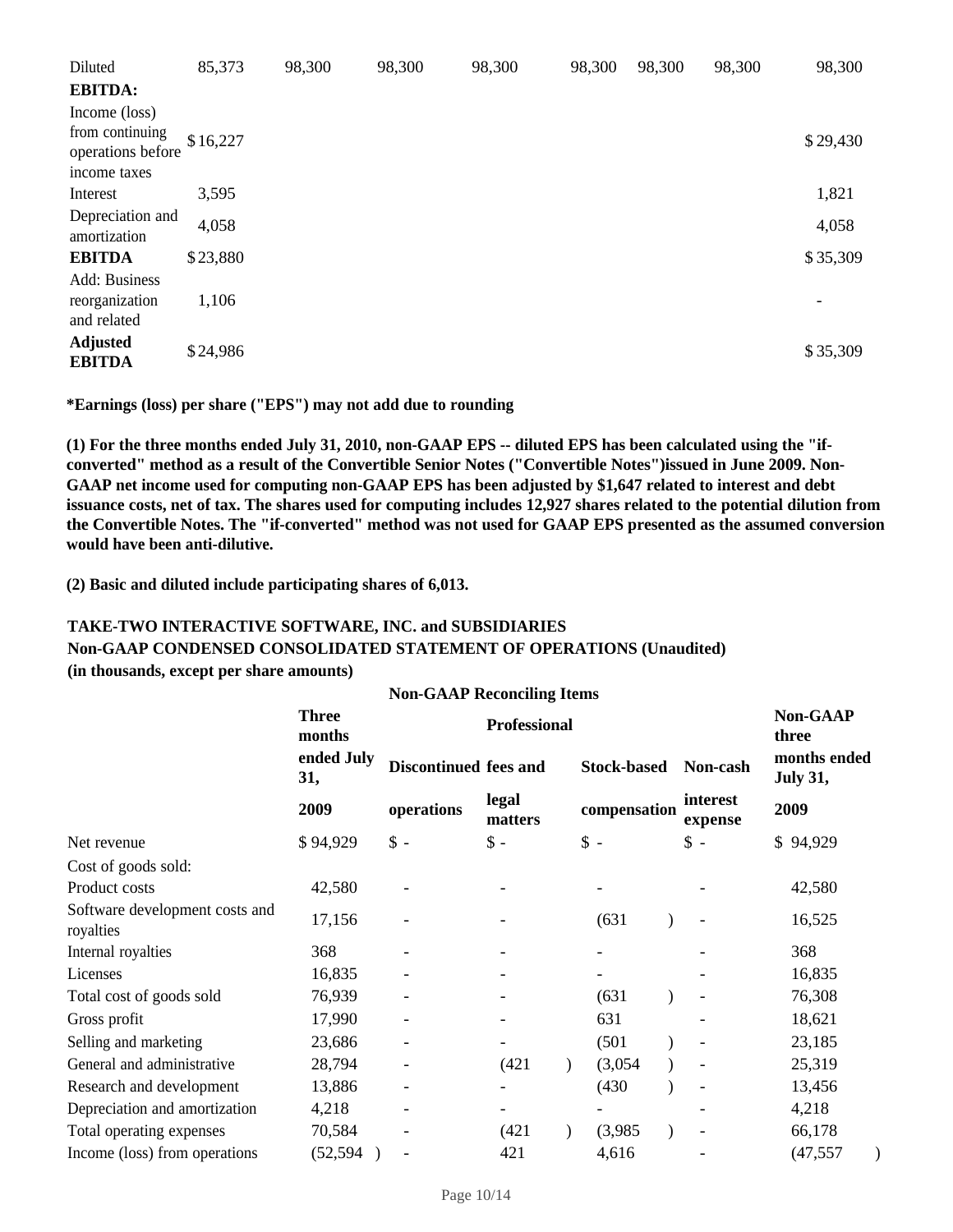| Interest and other, net                                         | (4,160)      |               |                 |               |             |         | 992    | (3,168)     |               |
|-----------------------------------------------------------------|--------------|---------------|-----------------|---------------|-------------|---------|--------|-------------|---------------|
| Income (loss) from continuing<br>operations before income taxes | (56, 754)    |               |                 |               | 421         | 4,616   | 992    | (50, 725)   | $\mathcal{E}$ |
| Provision (benefit) for income taxes                            | 1,563        |               |                 |               |             |         |        | 1,563       |               |
| Income (loss) from continuing<br>operations                     | (58, 317)    |               |                 |               | 421         | 4,616   | 992    | (52, 288)   |               |
| Income (loss) from discontinued<br>operations, net of taxes     | 1,852        |               | (1,852)         |               |             |         |        |             |               |
| Net income (loss)                                               | \$ (56, 465) |               | \$(1,852)       | $\mathcal{L}$ | \$421       | \$4,616 | \$992  | \$ (52,288) | $\lambda$     |
| Earnings (loss) per share:*                                     |              |               |                 |               |             |         |        |             |               |
| Basic earnings (loss) per share                                 | \$ (0.73)    |               | $)$ \$ $(0.02)$ |               | 3.601       | \$0.06  | \$0.01 | \$ (0.68)   |               |
| Diluted earnings (loss) per share                               | \$ (0.73)    |               | $)$ \$ $(0.02)$ |               | $)$ \$ 0.01 | \$0.06  | \$0.01 | \$ (0.68)   |               |
| Weighted average shares<br>outstanding                          |              |               |                 |               |             |         |        |             |               |
| <b>Basic</b>                                                    | 76,994       |               | 76,994          |               | 76,994      | 76,994  | 76,994 | 76,994      |               |
| Diluted                                                         | 76,994       |               | 76,994          |               | 76,994      | 76,994  | 76,994 | 76,994      |               |
| <b>EBITDA:</b>                                                  |              |               |                 |               |             |         |        |             |               |
| Income (loss) from continuing<br>operations before income taxes | \$ (56,754)  |               |                 |               |             |         |        | \$ (50,725) |               |
| Interest                                                        | 2,920        |               |                 |               |             |         |        | 1,928       |               |
| Depreciation and amortization                                   | 4,218        |               |                 |               |             |         |        | 4,218       |               |
| <b>EBITDA</b>                                                   | \$ (49,616)  | $\rightarrow$ |                 |               |             |         |        | \$ (44,579) |               |
|                                                                 |              |               |                 |               |             |         |        |             |               |

**\*Earnings (loss) per share ("EPS") may not add due to rounding**

## **TAKE-TWO INTERACTIVE SOFTWARE, INC. and SUBSIDIARIES Non-GAAP CONDENSED CONSOLIDATED STATEMENT OF OPERATIONS (Unaudited) (in thousands, except per share amounts)**

**Non-GAAP Reconciling Items**

|                                       | <b>Nine</b><br>months | Sale of<br>subsidiary    | <b>Professional</b> |                    |                          |                          | <b>Business</b>          | Non-<br><b>GAAP</b><br>nine |
|---------------------------------------|-----------------------|--------------------------|---------------------|--------------------|--------------------------|--------------------------|--------------------------|-----------------------------|
|                                       | ended July and<br>31, | discontinued             | fees and            | <b>Stock-based</b> | Non-<br>cash             | Non-<br>cash             | reorganization           | ended July<br>31,           |
|                                       | 2010                  | operations               | legal<br>matters    | compensation       | interest<br>expense      | tax<br>expense           | and related              | 2010                        |
| Net revenue                           | \$785,316             | $\mathbb{S}$ -           | $\mathsf{\$}$ -     | $\$\;$             | $\$ -                    | $\mathsf{\$}$ -          | $\frac{1}{2}$ -          | \$785,316                   |
| Cost of goods<br>sold:                |                       |                          |                     |                    |                          |                          |                          |                             |
| Product costs                         | 227,290               |                          |                     |                    |                          |                          |                          | 227,290                     |
| Software                              |                       |                          |                     |                    |                          |                          |                          |                             |
| development<br>costs and<br>royalties | 139,235               | $\overline{\phantom{0}}$ |                     | (8, 473)           | $\overline{\phantom{a}}$ |                          |                          | 130,762                     |
| Internal royalties                    | 86,262                |                          |                     |                    |                          |                          |                          | 86,262                      |
| Licenses                              | 44,609                |                          |                     |                    |                          | $\overline{\phantom{a}}$ |                          | 44,609                      |
| Total cost of<br>goods sold           | 497,396               | $\overline{\phantom{a}}$ |                     | (8, 473)           | $\overline{\phantom{a}}$ |                          |                          | 488,923                     |
| Gross profit                          | 287,920               | $\overline{\phantom{a}}$ |                     | 8,473              |                          | $\overline{\phantom{a}}$ | $\overline{\phantom{a}}$ | 296,393                     |
| Selling and<br>marketing              | 131,276               |                          |                     | (3,082)            | $\overline{\phantom{a}}$ |                          | (173)                    | 128,021                     |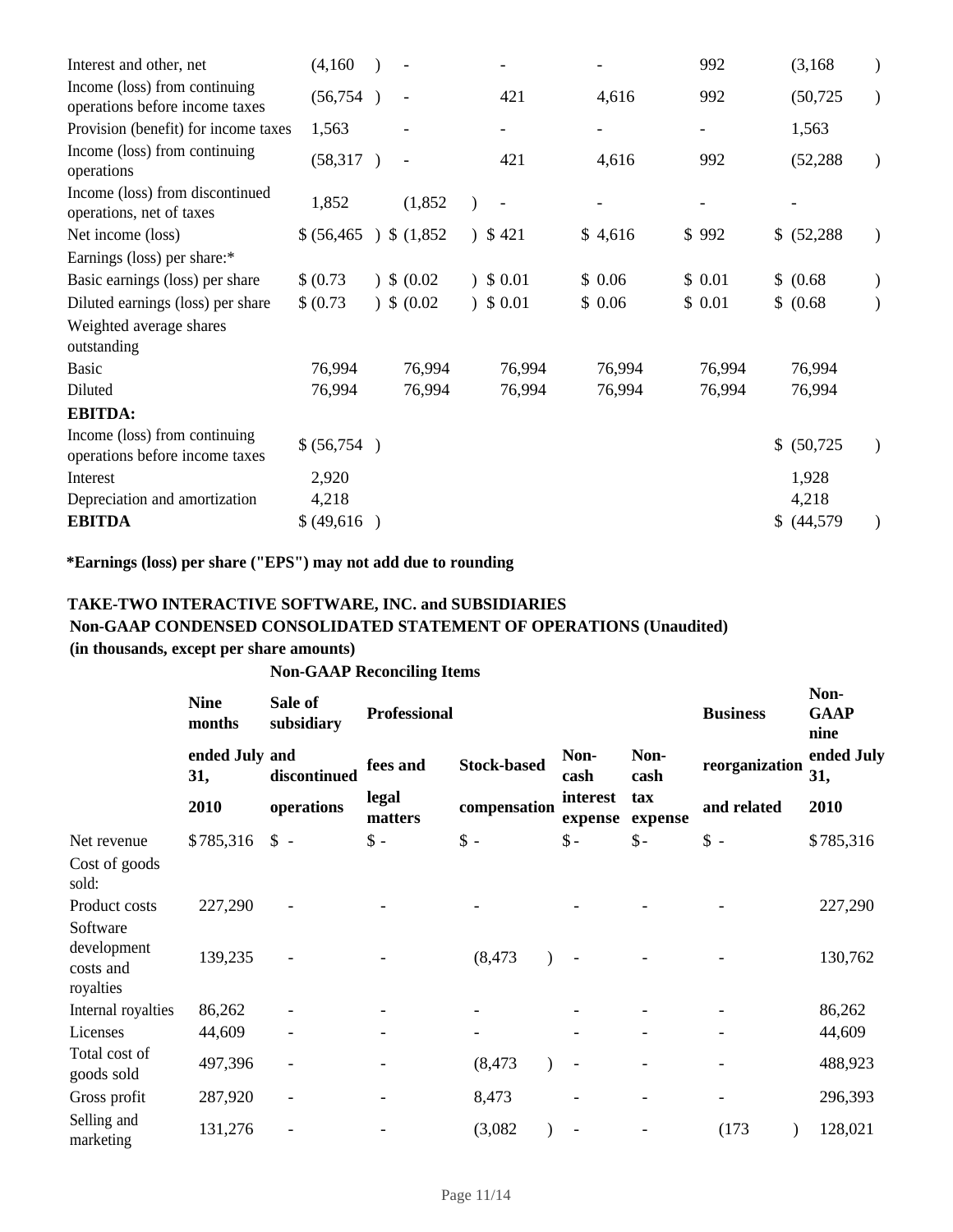| General and<br>administrative                                           | 78,050            |           |                  | 1,098            |               | (8,886)          |               |                  |                  | (1,048)                  | $\lambda$     | 69,214                     |  |
|-------------------------------------------------------------------------|-------------------|-----------|------------------|------------------|---------------|------------------|---------------|------------------|------------------|--------------------------|---------------|----------------------------|--|
| Research and<br>development                                             | 45,945            |           |                  |                  |               | (3, 176)         | $\mathcal{E}$ | $\overline{a}$   |                  | (1,106)                  | $\mathcal{E}$ | 41,663                     |  |
| Depreciation and<br>amortization                                        | 11,849            |           |                  |                  |               |                  |               |                  |                  | $\qquad \qquad -$        |               | 11,849                     |  |
| Total operating<br>expenses                                             | 267,120           |           | $\overline{a}$   | 1,098            |               | (15, 144)        | $\lambda$     | $\overline{a}$   |                  | (2, 327)                 | $\mathcal{E}$ | 250,747                    |  |
| Income (loss)<br>from operations                                        | 20,800            |           |                  | (1,098)          | $\mathcal{E}$ | 23,617           |               |                  |                  | 2,327                    |               | 45,646                     |  |
| Interest and<br>other, net                                              | (17,035)          |           | 3,831            |                  |               |                  |               | 5,154            |                  |                          |               | (8,050)                    |  |
| Income (loss)<br>from continuing<br>operations before<br>income taxes   | 3,765             |           | 3,831            | (1,098)          | $\lambda$     | 23,617           |               | 5,154            |                  | 2,327                    |               | 37,596                     |  |
| Provision<br>(benefit) for<br>income taxes                              | 8,292             |           |                  |                  |               |                  |               |                  | (4,262)          | $\overline{\phantom{m}}$ |               | 4,030                      |  |
| Income (loss)<br>from continuing<br>operations<br>Income (loss)         | (4,527)           | $\lambda$ | 3,831            | (1,098)          | $\lambda$     | 23,617           |               | 5,154            | 4,262            | 2,327                    |               | 33,566                     |  |
| from discontinued<br>operations, net of<br>taxes                        | (6,669)           | $\lambda$ | 6,669            |                  |               |                  |               |                  |                  |                          |               |                            |  |
| Net income (loss) \$(11,196) \$10,500<br>Earnings (loss)<br>per share:* |                   |           |                  | \$(1,098)        |               | 3, 5, 23, 617    |               | \$5,154          | \$4,262          | \$2,327                  |               | \$33,566                   |  |
| Basic earnings<br>(loss) per share<br>Diluted earnings                  | \$(0.14)          |           | $)$ \$ 0.12      | \$ (0.01)        |               | $)$ \$ 0.28      |               | \$0.06           | \$0.05           | \$0.03                   |               | \$0.40                     |  |
| (loss) per share<br>(1)                                                 | \$(0.14)          |           | $)$ \$ 0.11      | \$ (0.01)        |               | $)$ \$ 0.24      |               | \$0.05           | \$0.04           | \$0.02                   |               | \$0.39                     |  |
| Weighted average<br>shares<br>outstanding $(2)$                         |                   |           |                  |                  |               |                  |               |                  |                  |                          |               |                            |  |
| <b>Basic</b><br>Diluted<br><b>EBITDA:</b>                               | 78,798<br>78,798  |           | 84,839<br>97,766 | 84,839<br>97,766 |               | 84,839<br>97,766 |               | 84,839<br>97,766 | 84,839<br>97,766 | 84,839<br>97,766         |               | 84,839<br>97,766           |  |
| Income (loss)<br>from continuing<br>operations before<br>income taxes   | \$3,765           |           |                  |                  |               |                  |               |                  |                  |                          |               | \$37,596                   |  |
| Interest                                                                | 11,338            |           |                  |                  |               |                  |               |                  |                  |                          |               | 6,184                      |  |
| Depreciation and<br>amortization                                        | 11,849            |           |                  |                  |               |                  |               |                  |                  |                          |               | 11,849                     |  |
| <b>EBITDA</b><br>Add: Business<br>reorganization                        | \$26,952<br>2,327 |           |                  |                  |               |                  |               |                  |                  |                          |               | \$55,629<br>$\overline{a}$ |  |
| and related                                                             |                   |           |                  |                  |               |                  |               |                  |                  |                          |               |                            |  |
| <b>Adjusted</b><br><b>EBITDA</b>                                        | \$29,279          |           |                  |                  |               |                  |               |                  |                  |                          |               | \$55,629                   |  |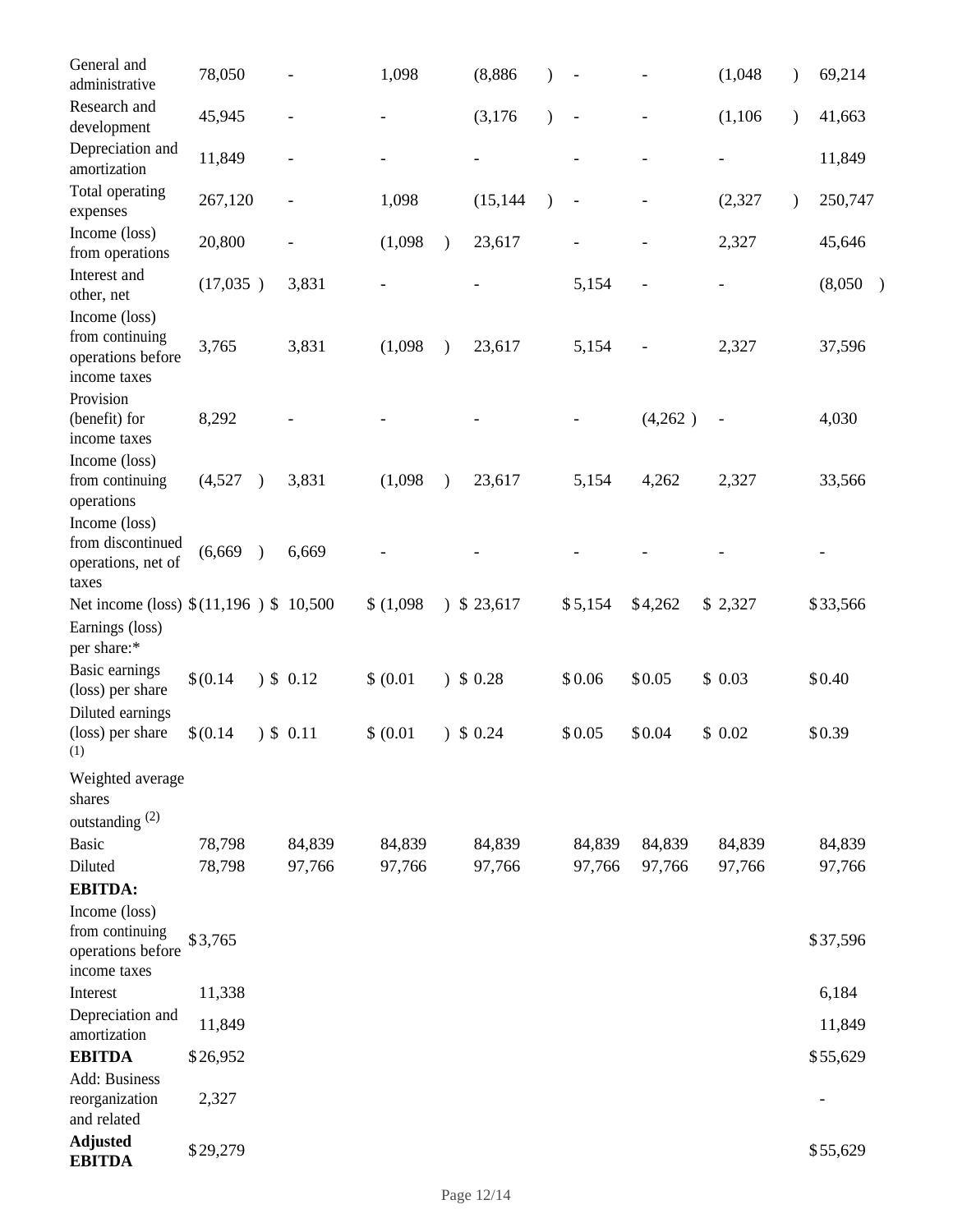**\*Earnings (loss) per share ("EPS") may not add due to rounding**

**(1) For the nine months ended July 31, 2010, non-GAAP EPS -- diluted EPS has been calculated using the "ifconverted" method as a result of the Convertible Senior Notes ("Convertible Notes") issued in June 2009. Non-GAAP net income used for computing non-GAAP EPS has been adjusted by \$5,007 related to interest and debt issuance costs, net of tax. The shares used for computing includes 12,927 shares related to the potential dilution from the Convertible Notes. The "if-converted" method was not used for GAAP EPS presented as the assumed conversion would have been anti-dilutive.**

**Non-GAAP Reconciling Items**

**(2) Basic and diluted include participating shares of 6,041.**

## **TAKE-TWO INTERACTIVE SOFTWARE, INC. and SUBSIDIARIES Non-GAAP CONDENSED CONSOLIDATED STATEMENT OF OPERATIONS (Unaudited) (in thousands, except per share amounts)**

|                                                                 | Nine months               |  |                              | <b>Professional</b> | <b>Non-GAAP</b><br>nine |                    |           |                     |                   |                             |
|-----------------------------------------------------------------|---------------------------|--|------------------------------|---------------------|-------------------------|--------------------|-----------|---------------------|-------------------|-----------------------------|
|                                                                 | ended July<br>31,         |  | <b>Discontinued fees and</b> | legal<br>matters    |                         | <b>Stock-based</b> |           | Non-cash            | ended July<br>31, |                             |
|                                                                 | 2009                      |  | operations                   |                     |                         | compensation       |           | interest<br>expense | 2009              |                             |
| Net revenue                                                     | \$418,530                 |  | $\mathbb{S}$ -               | $\$ -               |                         | $\uparrow$ -       |           | $\mathbb{S}$ -      | \$418,530         |                             |
| Cost of goods sold:                                             |                           |  |                              |                     |                         |                    |           |                     |                   |                             |
| Product costs                                                   | 151,614                   |  |                              |                     |                         |                    |           |                     | 151,614           |                             |
| Software development costs and<br>royalties                     | 68,470                    |  |                              |                     |                         | (3,679)            | $\lambda$ |                     | 64,791            |                             |
| Internal royalties                                              | 30,498                    |  |                              |                     |                         |                    |           |                     | 30,498            |                             |
| Licenses                                                        | 38,951                    |  |                              |                     |                         |                    |           |                     | 38,951            |                             |
| Total cost of goods sold                                        | 289,533                   |  |                              |                     |                         | (3,679)            | $\lambda$ |                     | 285,854           |                             |
| Gross profit                                                    | 128,997                   |  |                              |                     |                         | 3,679              |           |                     | 132,676           |                             |
| Selling and marketing                                           | 91,929                    |  |                              |                     |                         | (1, 417)           | $\lambda$ |                     | 90,512            |                             |
| General and administrative                                      | 97,146                    |  |                              | (7, 126)            | $\mathcal{L}$           | (9,000)            |           | $\overline{a}$      | 81,020            |                             |
| Research and development                                        | 49,589                    |  |                              |                     |                         | (2,018)            | $\lambda$ | $\overline{a}$      | 47,571            |                             |
| Depreciation and amortization                                   | 13,497                    |  |                              |                     |                         |                    |           |                     | 13,497            |                             |
| Total operating expenses                                        | 252,161                   |  |                              | (7, 126)            | $\lambda$               | (12, 435)          | $\lambda$ |                     | 232,600           |                             |
| Income (loss) from operations                                   | (123, 164)                |  | $\overline{\phantom{a}}$     | 7,126               |                         | 16,114             |           |                     | (99, 924)         | $\mathcal{C}^{\mathcal{C}}$ |
| Interest and other, net                                         | (3,285)                   |  |                              |                     |                         |                    |           | 992                 | (2,293)           | $\mathcal{L}$               |
| Income (loss) from continuing<br>operations before income taxes | (126, 449)                |  |                              | 7,126               |                         | 16,114             |           | 992                 | (102, 217)        | $\lambda$                   |
| Provision (benefit) for income taxes                            | (3,874)                   |  |                              |                     |                         |                    |           |                     | (3,874)           | $\mathcal{E}$               |
| Income (loss) from continuing<br>operations                     | (122, 575)                |  |                              | 7,126               |                         | 16,114             |           | 992                 | (98, 343)         | $\mathcal{L}$               |
| Income (loss) from discontinued<br>operations, net of taxes     | 5,643                     |  | (5,643)<br>$\lambda$         |                     |                         |                    |           |                     |                   |                             |
| Net income (loss)                                               | $$(116,932)$ \$ $(5,643)$ |  |                              | 3, 7, 126           |                         | \$16,114           |           | \$992               | \$ (98, 343)      | $\lambda$                   |
| Earnings (loss) per share:*                                     |                           |  |                              |                     |                         |                    |           |                     |                   |                             |
| Basic earnings (loss) per share                                 | \$(1.53)                  |  | $)$ \$ $(0.07)$              | $)$ \$ 0.09         |                         | \$0.21             |           | \$0.01              | \$(1.28)          | $\mathcal{E}$               |
| Diluted earnings (loss) per share                               | \$(1.53)                  |  | $)$ \$ $(0.07)$              | $)$ \$ 0.09         |                         | \$0.21             |           | \$0.01              | \$(1.28)          | $\mathcal{E}$               |
| Weighted average shares outstanding                             |                           |  |                              |                     |                         |                    |           |                     |                   |                             |
| <b>Basic</b>                                                    | 76,561                    |  | 76,561                       | 76,561              |                         | 76,561             |           | 76,561              | 76,561            |                             |
| Diluted                                                         | 76,561                    |  | 76,561                       | 76,561              |                         | 76,561             |           | 76,561              | 76,561            |                             |